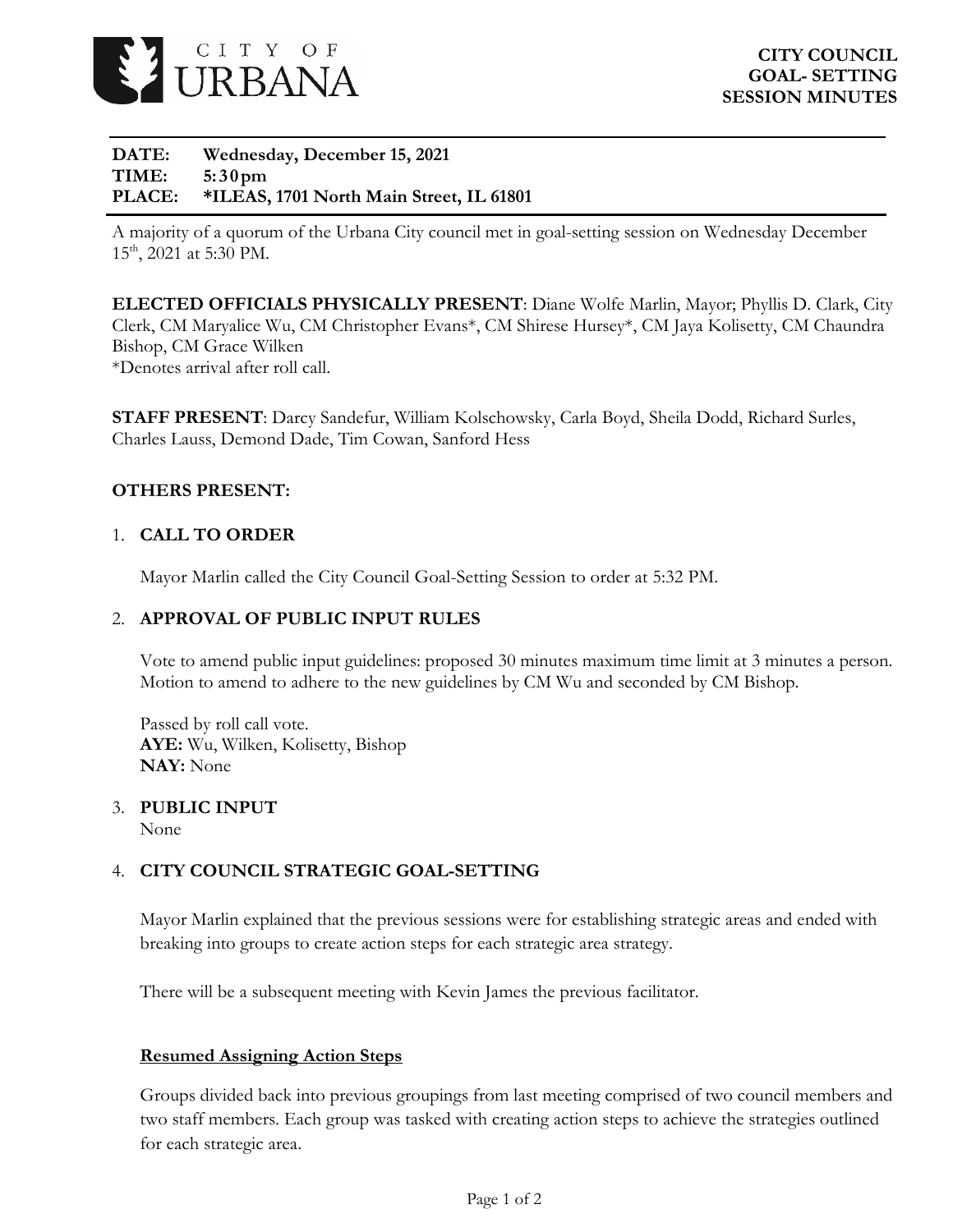The Strategic Area #3 Infrastructure group was comprised of Mayor Marlin, Tim Cowan, William Kolschowsky, CM Wilken

The Strategic Area #2 Housing group was comprised of CM Evans, CM Bishop, Sheila Dodd, Sanford Hess, Carla Boyd

The Strategic Area #1 Public Safety and Well-Being group was comprised of Richard Surles, CM Kolisetty, CM Wu, CM Hursey, Demond Dade, and Charles Lauss

(Not present was The Strategic Area #4 Economic Recovery & Development group comprised of CM Quisenberry, Elizabeth Hannan, and Carol Mitten. Group agreed to provide email response with action steps for their strategies to the facilitator Kevin James)

Groups engaged in discussions to set action steps (*see attachment C)*.

#### 5. **ADJOURNMENT**

Mayor Marlin announced that the present groups have submitted their input to the facilitator and the remaining groups will do so before the next meeting.

Mayor Marlin announced next steps and adjourned the meeting at 7:55 PM.

### Darcy Sandefur

Recording Secretary

**Minutes approved: 1/3/2022**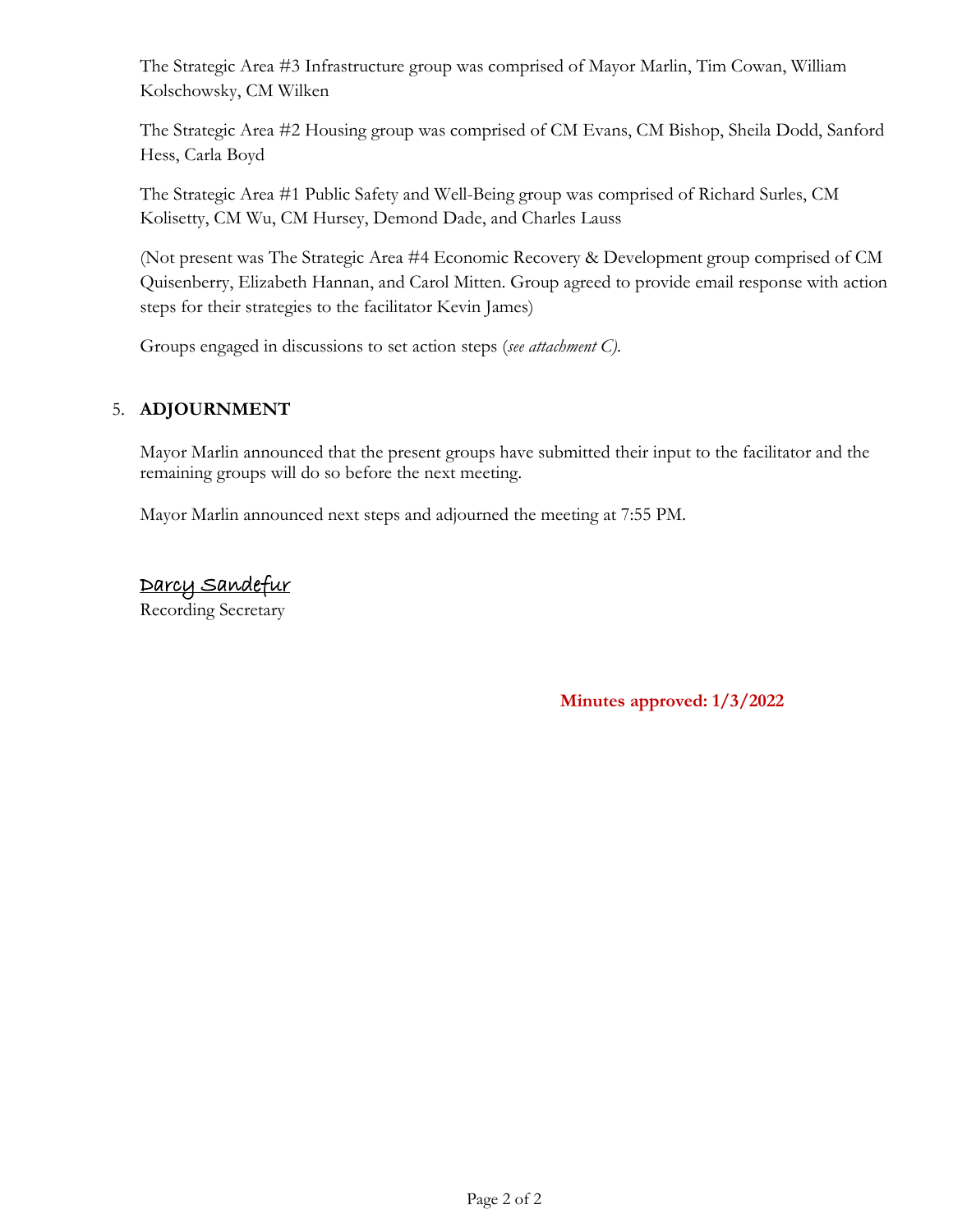### **City Council Strategic Goals 2022-23**

## **Strategic Area #1: Public Safety & Well-Being**

#### *Strategies:*

1. Pursue methods to mitigate community violence.

| <b>Action Steps</b>                                                                | <b>Responsible</b> | <b>Timeframe</b> |
|------------------------------------------------------------------------------------|--------------------|------------------|
| 1. Complete a formal public safe review<br>involving a third party and City staff. |                    |                  |
|                                                                                    |                    |                  |

#### 2. Enhance and expand public safety resources.

| <b>Action Steps</b>                           | <b>Responsible</b> | <b>Timeframe</b> |
|-----------------------------------------------|--------------------|------------------|
| 1. Research new emergency response processes  |                    |                  |
| used by other communities.                    |                    |                  |
| 2. Review current Police allocation of time.  |                    |                  |
| 3. Research new police tools available within |                    |                  |
| the industry.                                 |                    |                  |
|                                               |                    |                  |
| 4. Vision Zero.                               |                    |                  |
|                                               |                    |                  |

3. Engage community organizations to address root causes of violence.

| <b>Action Steps</b>                                                    | <b>Responsible</b> | <b>Timeframe</b> |
|------------------------------------------------------------------------|--------------------|------------------|
| 1. Recruit and create a community youth<br>advisory council/committee. |                    |                  |
|                                                                        |                    |                  |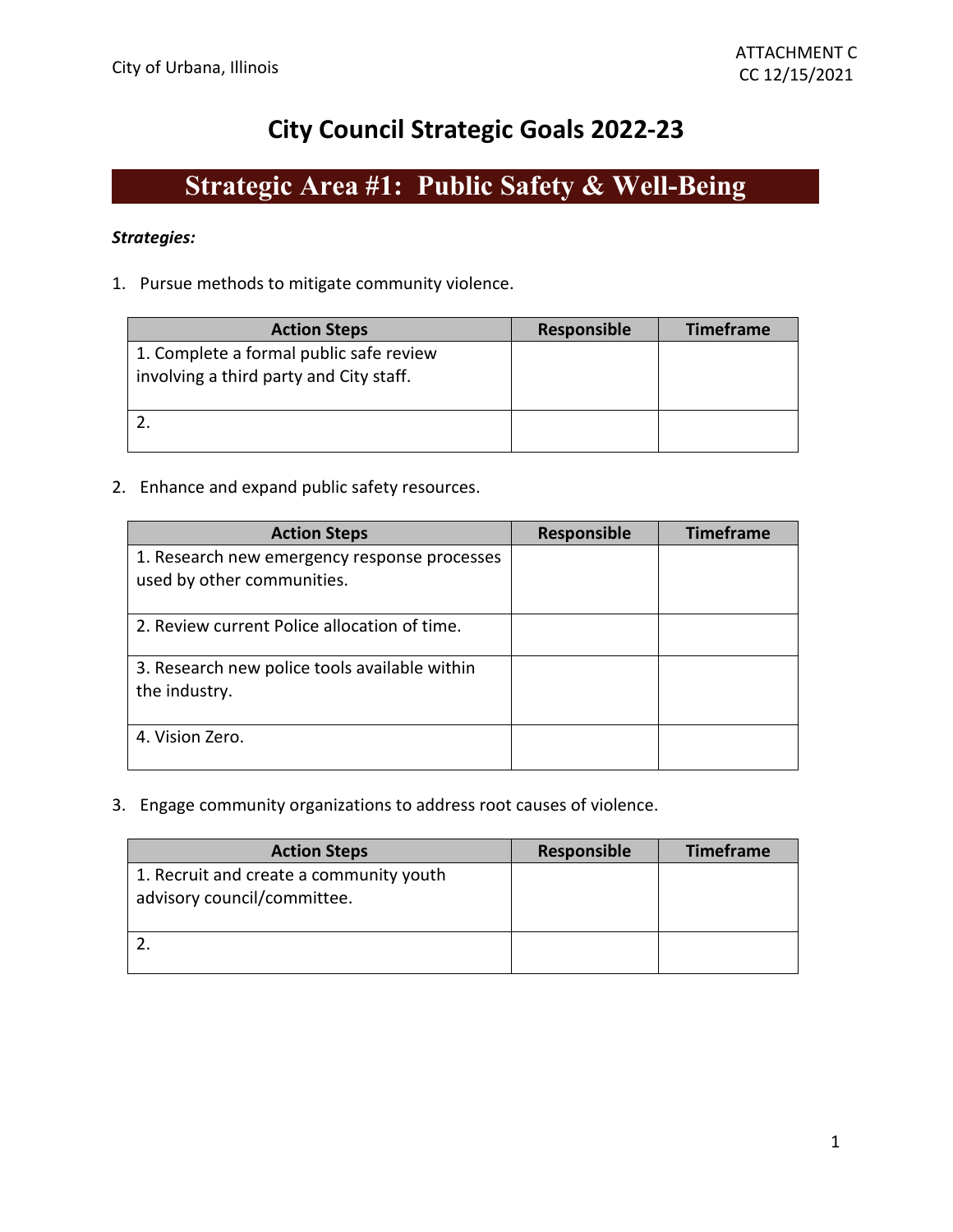# **Strategic Area #2: Housing**

#### *Strategies:*

1. Support housing security and equity.

| <b>Action Steps</b>                                                   | <b>Responsible</b>                                      | <b>Timeframe</b> |
|-----------------------------------------------------------------------|---------------------------------------------------------|------------------|
| 1. Complete Home ARP action plan.                                     | <b>Grants Manager</b>                                   | 180 days         |
| 2. Identify ARPA fund uses for Housing.                               | <b>City Council</b>                                     | 90 days          |
| 3. Develop funding strategies specifically to<br>reduce homelessness. | Community<br>Development                                |                  |
| 4. Enforce HRO, Housing, & Employment.                                | Human Rights &<br><b>Equity Officer</b><br>(Carla Boyd) | Ongoing          |

#### 2. Improve housing quality.

| <b>Action Steps</b>                                    | <b>Responsible</b>       | <b>Timeframe</b> |
|--------------------------------------------------------|--------------------------|------------------|
| 1. Pursue IHOA Blight Reduction program.               | <b>Grants Manager</b>    |                  |
| 2. Targeted assistance for home rehabs and<br>repairs. | Community<br>Development |                  |
|                                                        |                          |                  |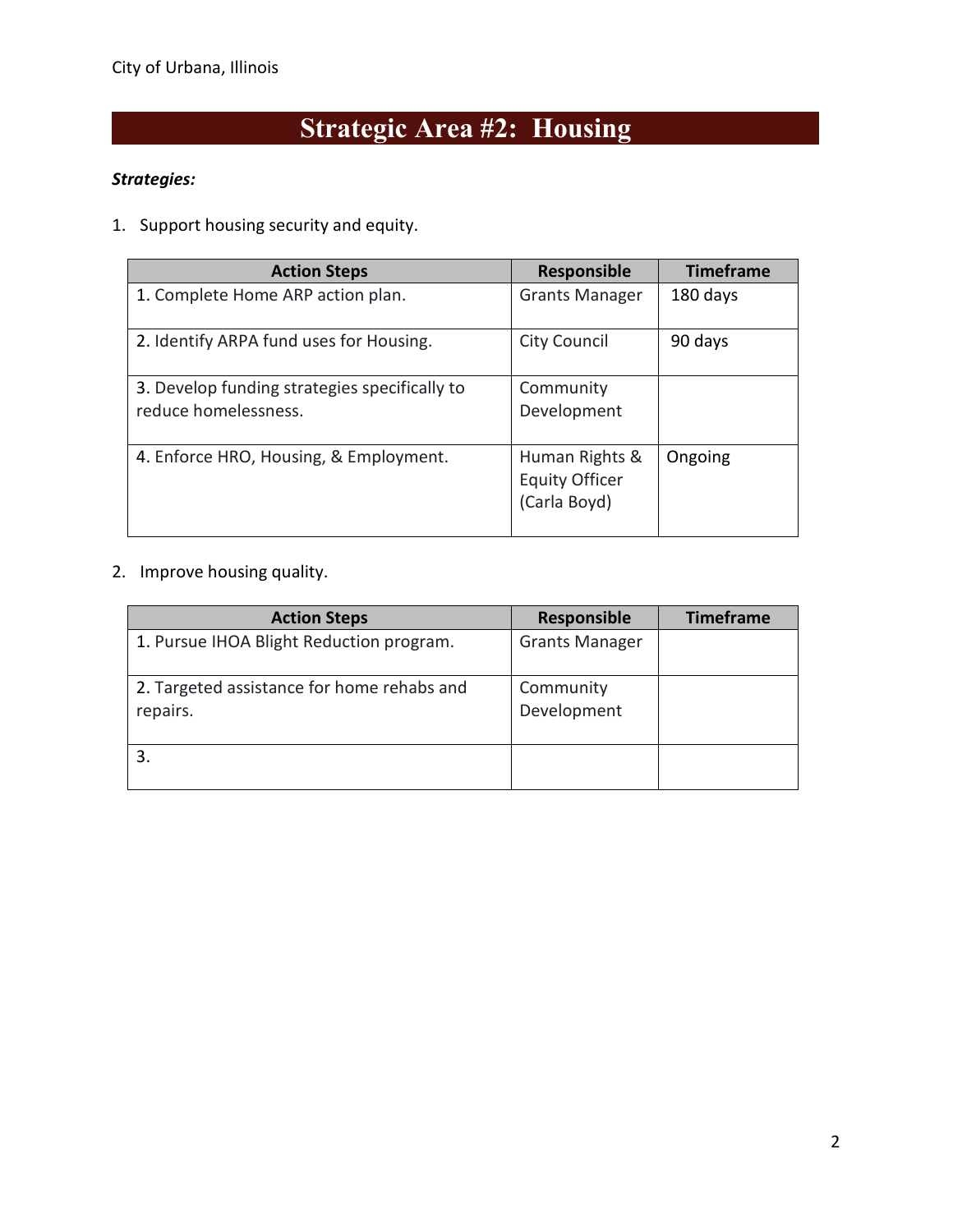# **Strategic Area #3: Infrastructure**

#### *Strategies:*

1. Improve quality of current infrastructure assets.

| <b>Action Steps</b>                                                                                                        | <b>Responsible</b>  | <b>Timeframe</b>                                            |
|----------------------------------------------------------------------------------------------------------------------------|---------------------|-------------------------------------------------------------|
| 1. Development of conditions assessment of<br>existing infrastructure (lighting, traffic signals,<br>and sanitary system). | <b>Public Works</b> | 6 months (lights<br>and signals)<br>12 months<br>(sanitary) |
| 2. Develop implementation plan to<br>replace/repair/build infrastructure (based on<br>assessment).                         | <b>Public Works</b> | By April 2023                                               |
| 3.                                                                                                                         |                     |                                                             |

2. Increase the investment in infrastructure equity.

| <b>Action Steps</b>                         | Responsible         | <b>Timeframe</b> |
|---------------------------------------------|---------------------|------------------|
| 1. Solicit community input for use of EQL's | Executive and       |                  |
| funding.                                    | <b>Public Works</b> |                  |
|                                             |                     |                  |
|                                             |                     |                  |
|                                             |                     |                  |
|                                             |                     |                  |
|                                             |                     |                  |

3. Expand "Green" infrastructure within the community.

| <b>Action Steps</b>                              | Responsible | <b>Timeframe</b> |
|--------------------------------------------------|-------------|------------------|
| 1. Explore possible locations and funding for EV |             |                  |
| infrastructure.                                  |             |                  |
| 2. Work with public and private sector to        |             |                  |
| increase sustainable technology and              |             |                  |
| infrastructure.                                  |             |                  |
|                                                  |             |                  |
|                                                  |             |                  |